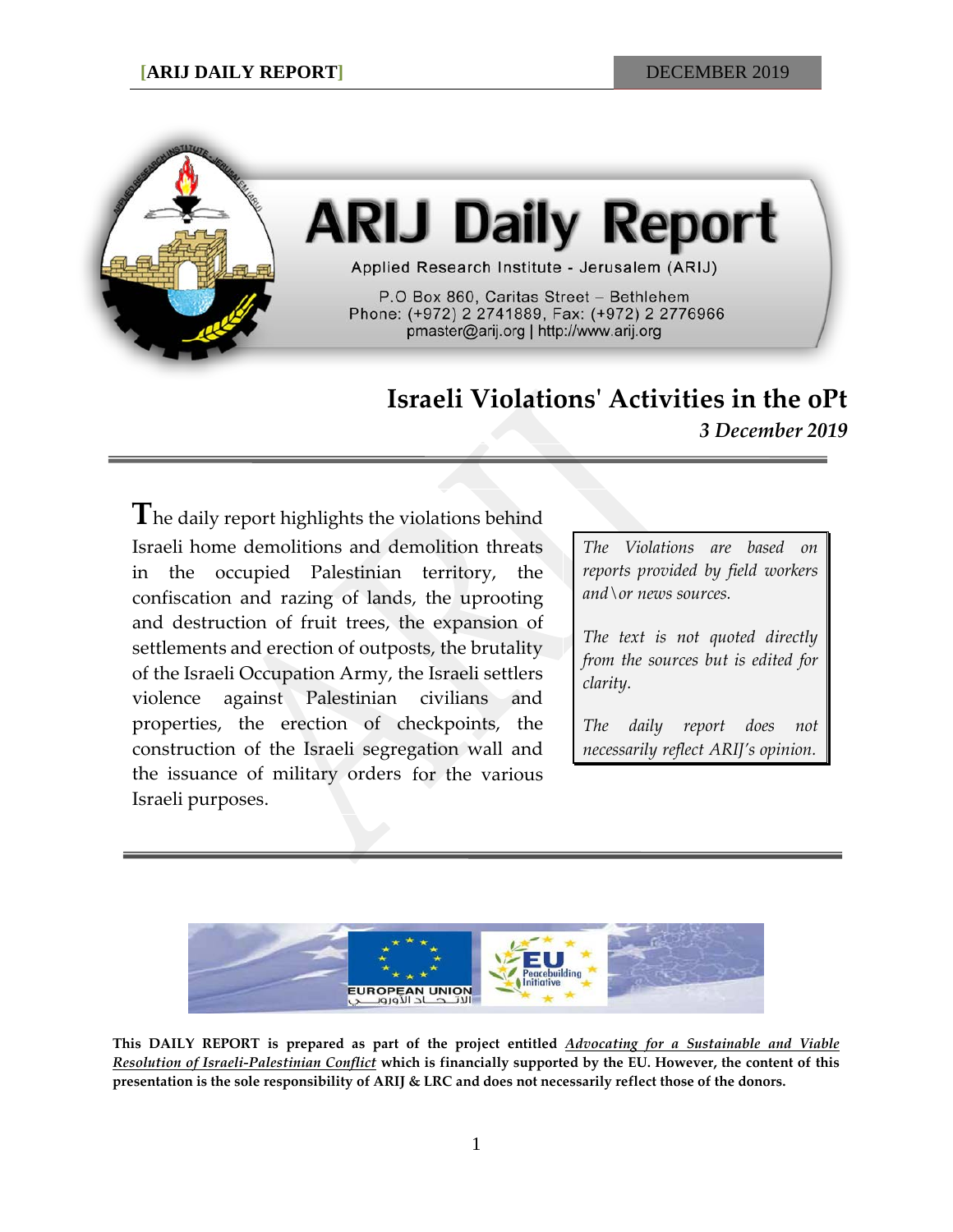### **Brutality of the Israeli Occupation Army**

- Several army jeeps invaded Shu'fat refugee camp, northeast of Jerusalem, and searched two homes, owned by Nasser Khashan and his brother Ahmad. Israeli Occupation Army (IOA) also fired gas bombs and concussion grenades at Palestinians, protesting the invasion into the refugee camp. (IMEMC 3 December 2019)
- The Israeli Occupation Army (IOA) invaded Ya'bad town, southwest of Jenin, before storming and ransacking the home of Mohammad Ali Kabaha. During the search of his property, the IOA illegally confiscated cash and gold, without any official documentation or warrants. (IMEMC 3 December 2019)

#### **Israeli Arrests**

- In Hebron, in southern West Bank, The Israeli Occupation Army (IOA) invaded and searched homes in the city, and detained Sameeh Gheith. (IMEMC 3 December 2019)
- The Israeli Occupation Army (IOA) installed a roadblock in the ath-Thaheriyya town, southwest of Hebron, before stopping and searching cars, and detained Ahmad Sa'id Zohour in addition to Fahed Ahmad Atawna, 40; both from Beit Kahil town, northwest of Hebron. (IMEMC 3 December 2019)
- In Nablus, in northern West Bank, the Israeli Occupation Army (IOA) invaded homes in the eastern area of the city, in addition to Balata town and Balata refugee camp, before detaining Ward Jihad Abu Rezeq and Ramzi Dweikat. (IMEMC 3 December 2019)
- The Israeli Occupation Army (IOA) invaded homes in Kafr Qalil village, south of Nablus, before detaining Waddah Nabil Amer and Montaser Walid Amer. (IMEMC 3 December 2019)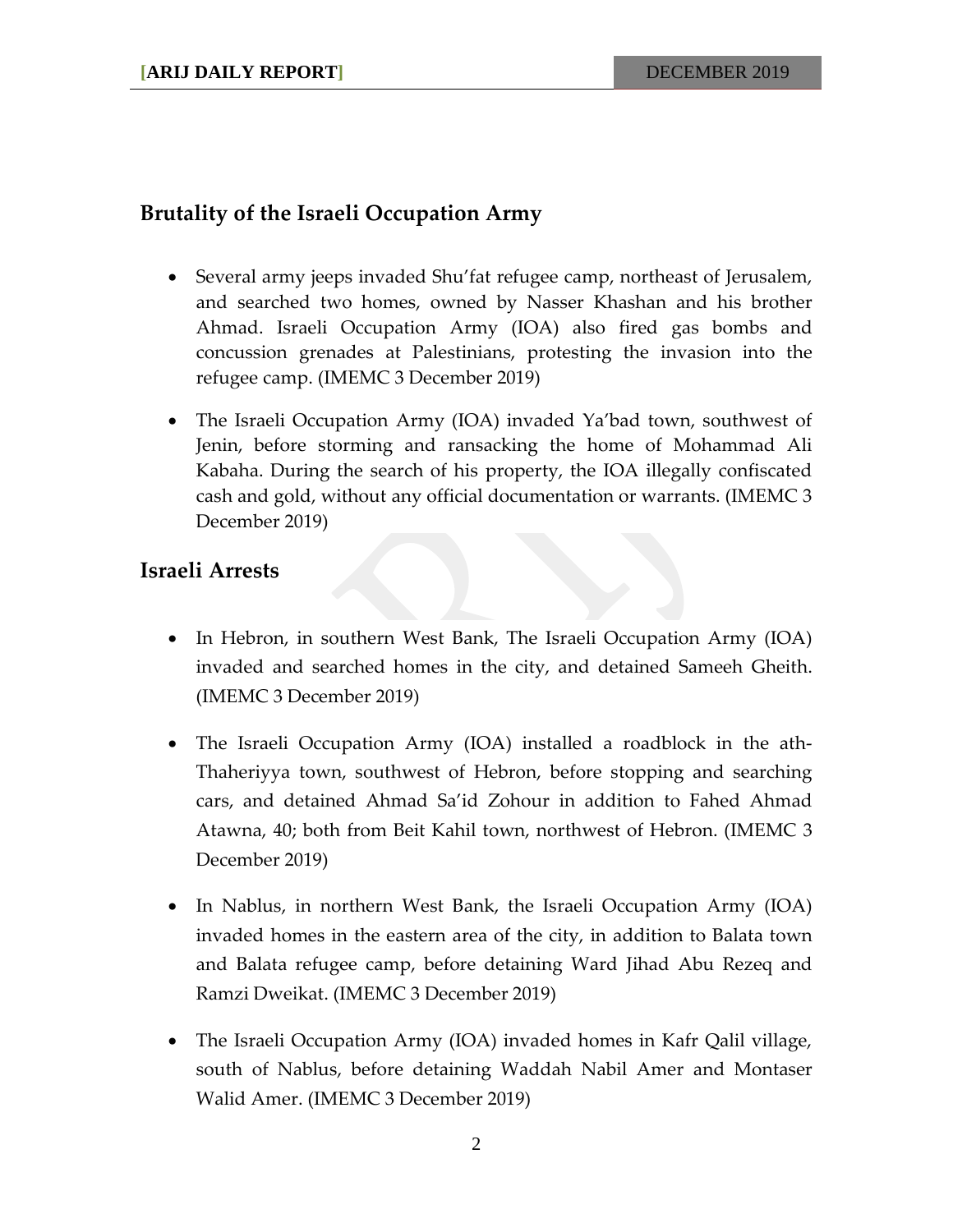- In Jericho, the Israeli Occupation Army (IOA) detained Mo'in Damo, from his home in Aqbata Jaber refugee camp. (IMEMC 3 December 2019)
- The Israeli Occupation Army (IOA) detained Tareq Abu Harb, Ghassan Mohammad Taha, and Othman Taiseer, from Deir Abu Mashal village. (IMEMC 3 December 2019)
- The Israeli Occupation Army (IOA) detained Khaled Zawahra from his home in Betunia, and a former political prisoner, identified as Issam Zoheir Taha, from his home in Ramallah city. (IMEMC 3 December 2019)

## **Israeli Settler Violence**

• Ultra-Orthodox Jewish rabbi and Knesset member Yehuda Glick desecrated the Aqsa Mosque's courtyards along with other settlers. A group of settlers led by Glick entered the Mosque through al-Maghariba Gate and toured its courtyards under tight police protection. 62 settlers escorted by police forces stormed the Aqsa Mosque in different groups. (PALINFO 3 December 2019)

### **Home Demolition & Demolition threats**

• The Israeli Occupation Army (IOA) demolished, a water reservoir in the Tubas meadows, in northeastern West Bank. Several army jeeps, and bulldozers invaded the area, and demolished the reservoir, owned by Adnan Sawafta. The destroyed water reservoir, located in Einoun area, had the capacity to store 1000 cubic meters of water, and was used for irrigating hundreds of Dunams of farmlands in Tubas Meadows. This is the second time the army demolishes the reservoir in the last few months under various allegations, especially since Israel is trying to confiscate more lands for the construction and expansion of its illegal settlements, built on occupied lands in direct violation of International Law. (IMEMC 3 December 2019)

# **Israeli Military Orders**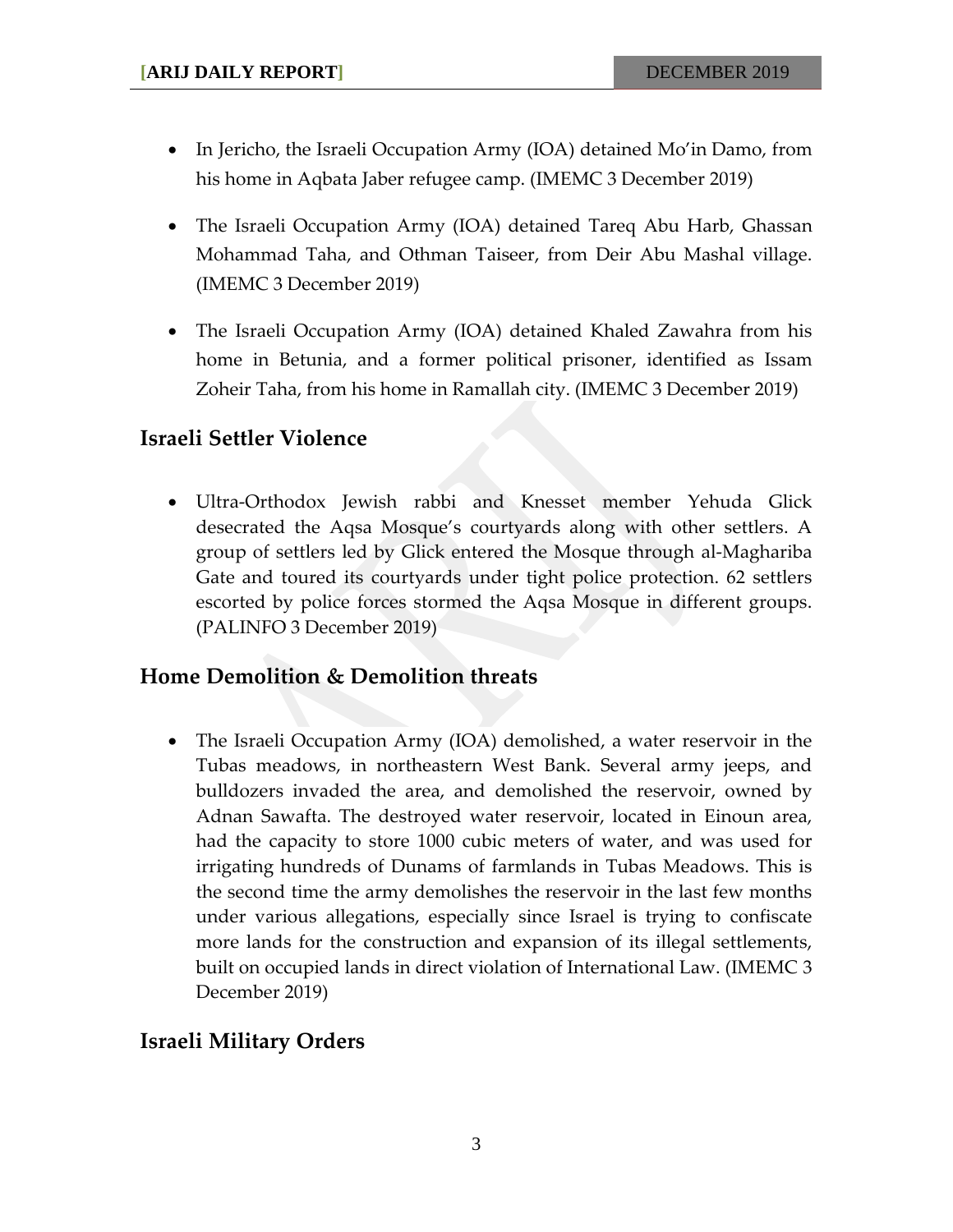• The Israeli Occupation Army (IOA) issued, orders for the illegal annexation of Palestinian lands in the al-Jab'a village, southwest of Bethlehem, in the occupied West Bank. The IOA posted the orders on lands owned by Palestinians from Abu Loha and Hmeidan families. The lands Israel is confiscating are four Dunams (0.92 Acres) from the two families, and that the army intends to convert them into a parking lot close to a nearby permanent military roadblock. Nearby a month ago, the army issued orders for the confiscation of more than 2000 Dunams (494.2 Acres) from the villagers in al-Jab'a, for what the army called "military purposes." (IMEMC 3 December 2019)

#### **Confiscation & Razing of lands**

• The Israeli occupation authority (IOA) resumed the construction of a road for Jewish settler on annexed Palestinian-owned lands in Umm Safa village, northwest of Ramallah in the West Bank. Israeli bulldozers and other heavy construction vehicles escorted by troops and settlers embarked on resuming the construction of the road, which is more than two kilometers long. The road, whose construction started about six months ago, will go from the illegal settlement of N'betsof near Umm Safa village to al-Qastal Mount. (PALINFO 3 December 2019)

#### **Expansion of settlements**

- The Israeli Channel 7 unveiled an Israeli plan, to make additions inside the Ibrahimi Mosque in the center of Hebron. The project, worth approximately 500,000 shekels (NIS), includes designing an elevator among other additions, exclusively for the use of illegal Israeli settlers." The occupation authorities are accelerating the pace of annexing large parts of Hebron, especially in the central area where the old city is located. (IMEMC 3 December 2019)
- The Israeli occupation army has verbally ordered a Palestinian storeowner to close the doors of his business near the Ibrahimi Mosque in the Old City of Hebron as a prelude to carrying out its plan to build a Jewish settler neighborhood in the area. The army ordered the storeowner to shut down his store permanently as part of a plan to seize scores of homes and stores near the Ibrahimi Mosque and the central wholesale market in al-Shuhada